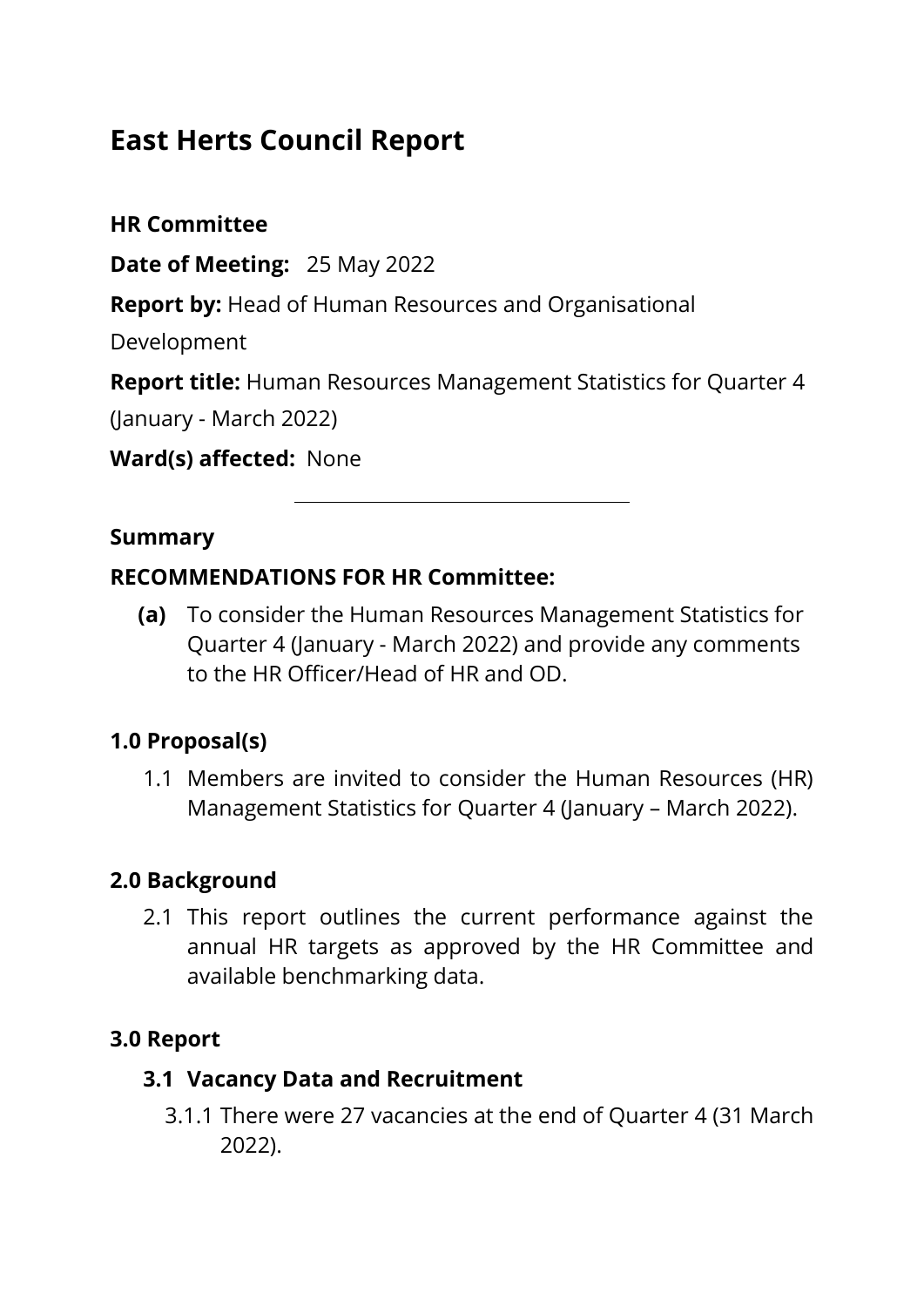- 3.1.2 Two of the 27 posts have been appointed and recruitment has progressed<sup>1</sup> for 7 out of the remaining 25 vacancies (28%).
- 3.1.4 Eighteen of the 27 posts (67%) are being held due to reviews of the service structure as part of the transformation project, are yet to commence recruitment and are being covered by agency staff where required. 1 in Communications, Strategy and Policy, 3 in Strategic Finance and Property, 4 in Housing and Health, 1 in Legal and Democratic services, 8 in planning, 1 in HR.

#### **3.2 Employee Turnover**

 $\overline{a}$ 

3.2.1 There were 15 leavers in Quarter 4 (January – March 2022) giving a turnover rate for the quarter of 4.6%. Based on the numbers from all four quarters, the annual period 2021/22 is **14.4%.** This has increased by 1.8% since quarter 3 (21/22) and is now slightly higher than the local government average (14% for 2018/19 for Local Authority districts in the UK).

|  | Figure 1 - Leavers and Turnover throughout 2020/21 |  |  |  |
|--|----------------------------------------------------|--|--|--|
|--|----------------------------------------------------|--|--|--|

|                       |    |         | Q <sub>1</sub> | Q <sub>2</sub> | Q <sub>3</sub> | Q4   |
|-----------------------|----|---------|----------------|----------------|----------------|------|
| <b>Number</b>         | of | Leavers | 4              | 6              | 5              | 13   |
| 2020/21               |    |         |                |                |                |      |
| Turnover rate 2020/21 |    |         | 1.2%           | 1.8%           | 1.5%           | 3.9% |
| <b>Number</b>         | of | Leavers | 12             | 11             | 9              | 15   |
| 2021/22               |    |         |                |                |                |      |
| Turnover rate 2021/22 |    |         | 3.6%           | 3.4%           | 2.8%           | 4.6% |

<sup>1</sup> Posts were either out to advert, at shortlisting, interview or pre-employment check stages, or an unconditional offer had been made but the candidate has not yet started.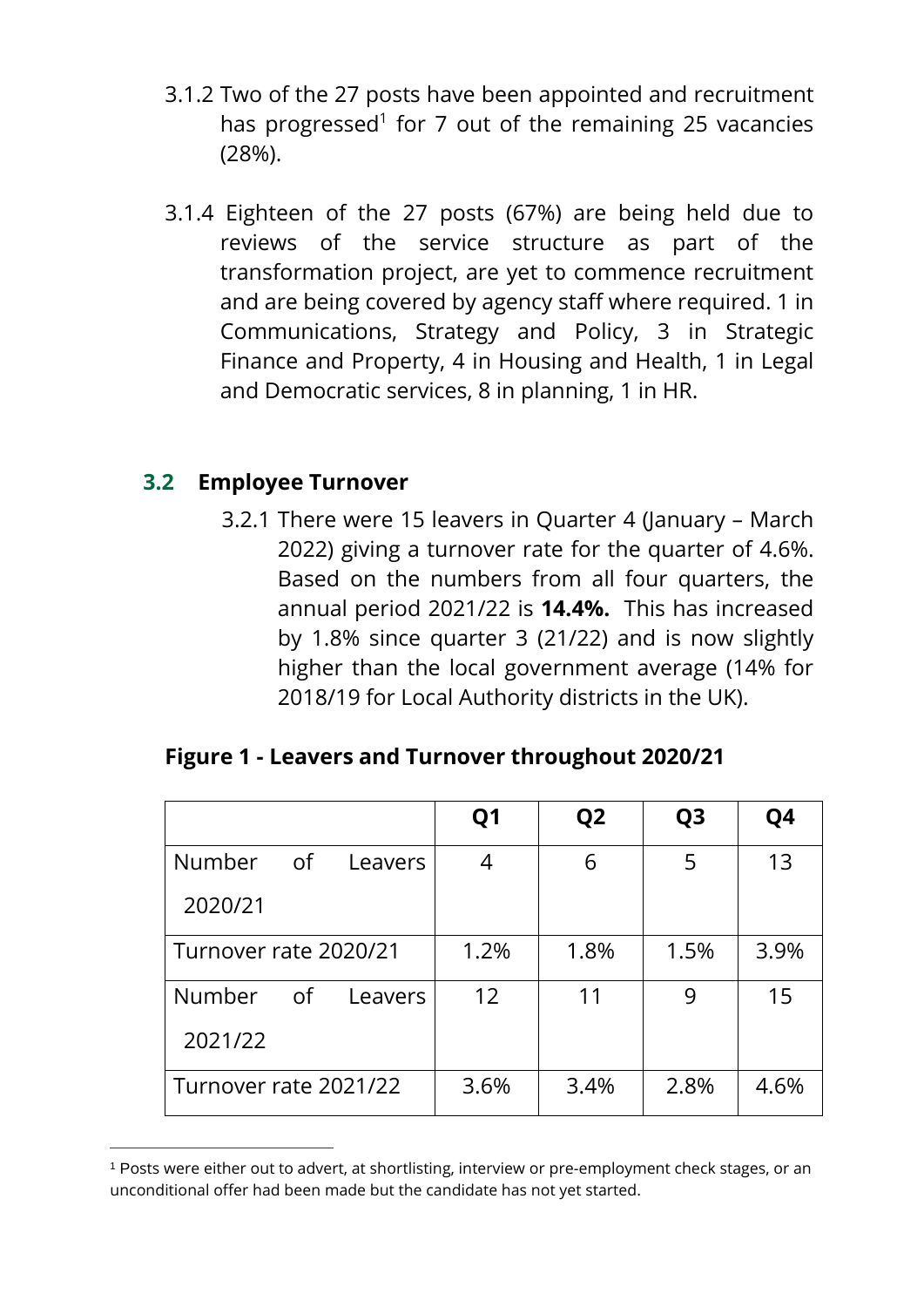3.1.1 Reasons for leaving in Quarter 4 included 4 staff leaving to personal reasons, 4 to retirement, 3 for promotion, 2 for new career opportunities and 2 due to end of fixed term contracts.

#### **3.3 Sickness Absence**

#### **ALL absence**

#### **ALL Absence – Quarter 4**

- 3.3.1 At the end of Quarter 4, the total number of sickness days taken was 263.47 full time equivalent (FTE) days. Of these, 244.01 FTE days (92%) were due to short term sickness and 19.46 FTE days (8%) were due to long term sickness. The percentage of time lost due to short term sickness is 1.3% and the percentage of time lost due to long term sickness is 0.1% which equates to a total percentage lost time of 1.4%.
- 3.3.2 At the end of Quarter 4, the number of FTE days absent per FTE was an average of 6.15 days.

#### **ALL Absence - Annual period 2021/22**

3.3.3 Sickness absence for the whole year 2021/22 is 6.15 days per FTE. This is slightly above the council's annual target of 6 days. Figure 2 below shows the comparison of 2020/21 and 2021/22. Mental health and COVID related absences have impacted sickness levels this quarter. Other councils also reported increased sickness absences for similar reasons.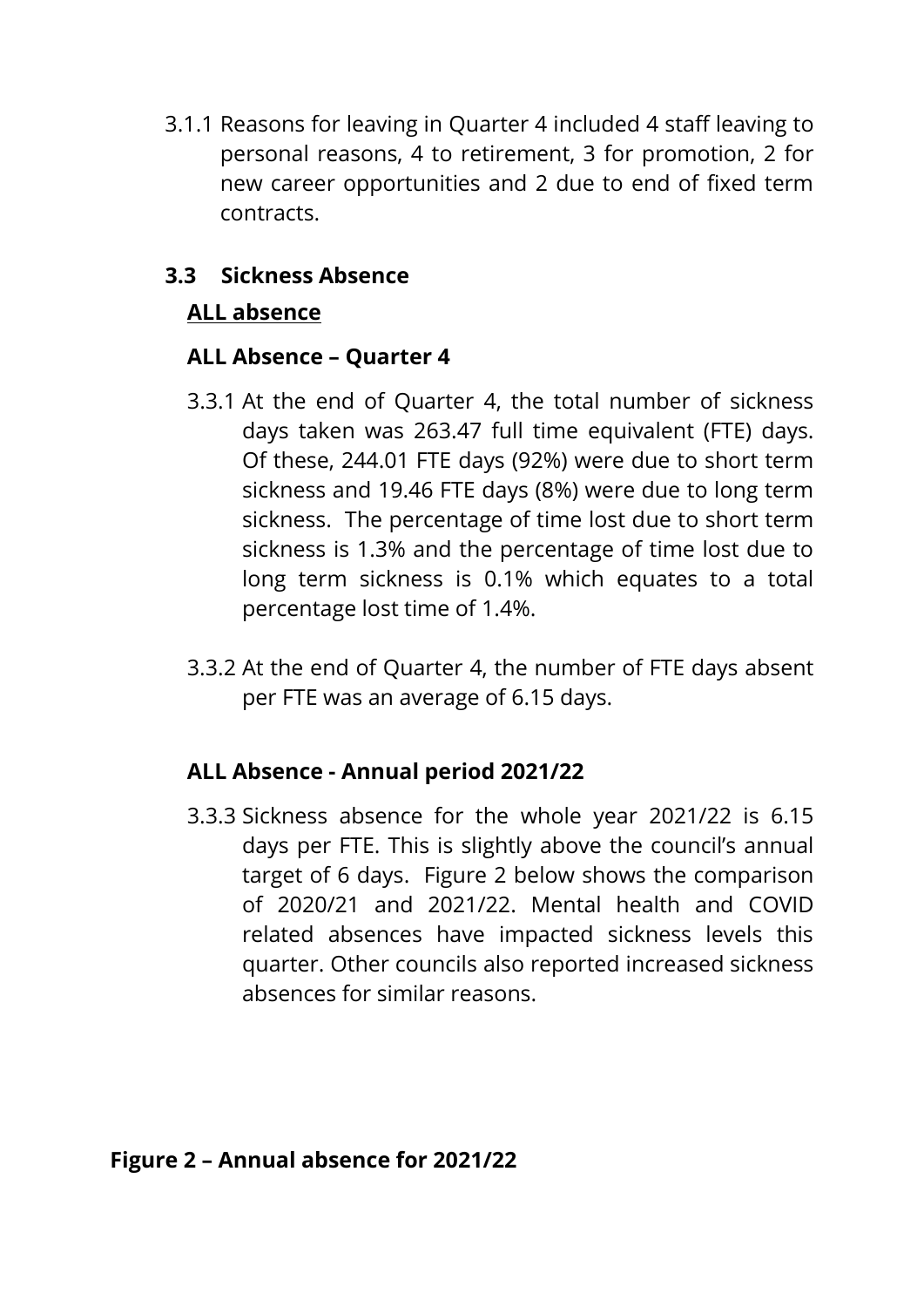| 8.0<br>Ë<br>7.0<br>6.0<br>per<br>5.0<br>4.0<br>absence<br>3.0<br>2.0<br>1.0<br>0.0 |     |                |                |                |  |
|------------------------------------------------------------------------------------|-----|----------------|----------------|----------------|--|
| <b>days</b>                                                                        | Q1  | Q <sub>2</sub> | Q <sub>3</sub> | Q <sub>4</sub> |  |
| - Projected ALL Absence per FTE<br>(2021/22)<br>о                                  | 6.2 | 6.6            | 6.92           | 6.15           |  |
| <b>EHC ALL target</b><br>G                                                         | 6.0 | 6.0            | 6.0            | 6.0            |  |
| - Projected ALL Absence per FTE<br>(2020/21)                                       | 1.8 | 2.2            | 3.2            | 4.0            |  |

#### **Short term absence**

3.3.4 Absences of less than four weeks are considered to be short term sickness absence.

#### **Short term absence - Quarter 4**

- 3.3.5 Seventy Six employees (23.6% of the total headcount) had short term sickness absence during Quarter 4 totalling 244.01 FTE days. This represents a percentage lost time rate of 1.3%.
- 3.3.6 At the end of Quarter 4, the number of short term FTE days absent per FTE was an average of 2.91 days.

#### **Short term absence - Annual period 2021/22**

3.3.7 Figure 3 below shows the short term sickness absence per FTE to be 3.79 for the annual period 2021/22**.**This is below the council's short term target of 4 days.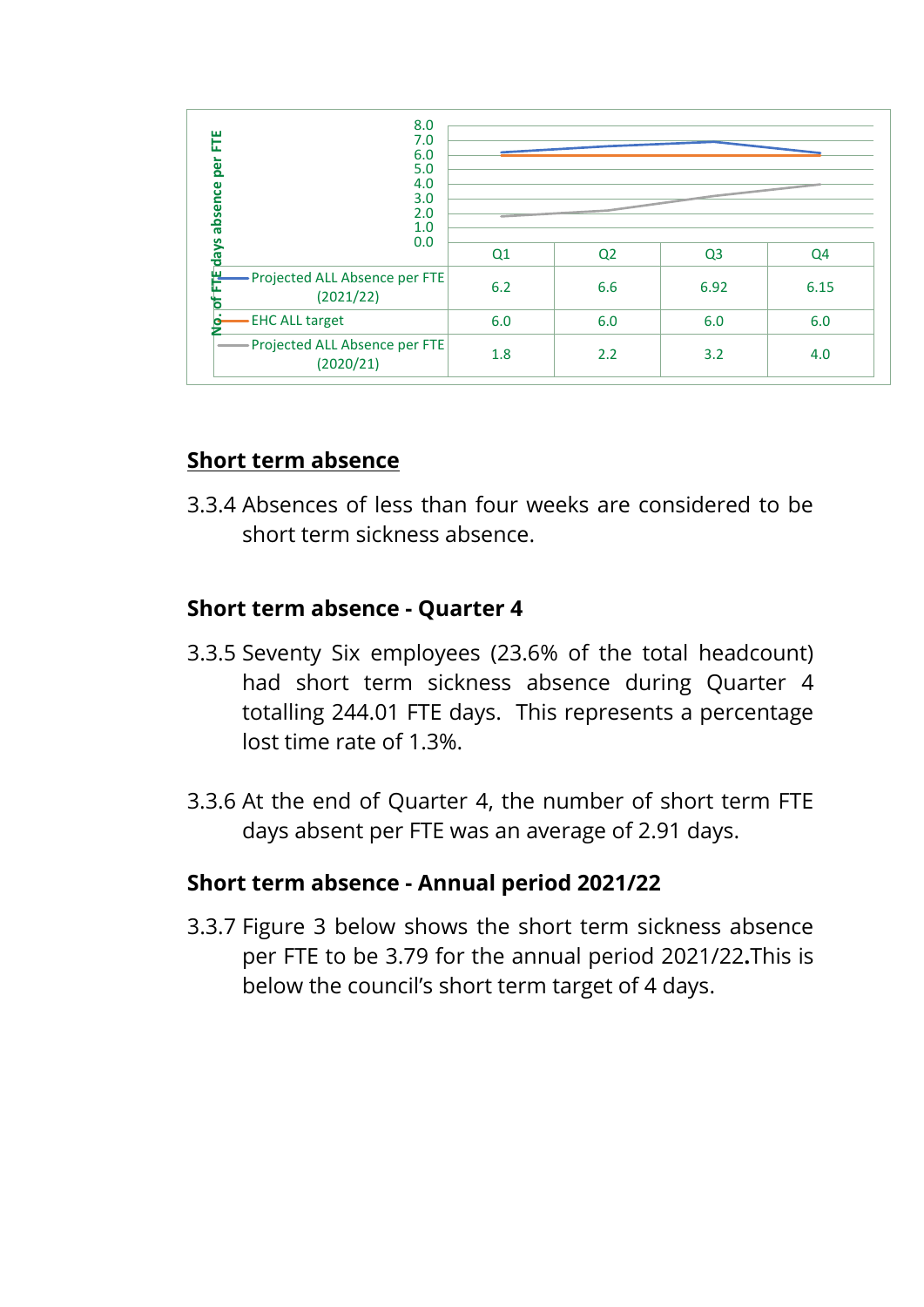#### **Figure 3 – Annual SHORT TERM absence for 2021/22**

| $4.5$<br>$4.0$<br>$3.5$<br>$3.0$<br>ber<br>absence<br>2.5<br>2.0<br>$1.\overline{5}$<br>1.0<br>Ë<br>S<br>$0.5 \\ 0.0$ |                |                |                |      |
|-----------------------------------------------------------------------------------------------------------------------|----------------|----------------|----------------|------|
| day                                                                                                                   | Q <sub>1</sub> | Q <sub>2</sub> | Q <sub>3</sub> | Q4   |
| Projected SHORT TERM<br>n<br>absence per FTE (2021/22)<br>٠<br>o                                                      | 2.7            | 3.4            | 3.88           | 3.79 |
| <b>EHC SHORT TERM target</b>                                                                                          | 4.0            | 4.0            | 4.0            | 4.0  |
| Projected SHORT TERM<br>absence per FTE (2020/21)                                                                     | 0.9            | 1.3            | 1.7            | 2.0  |

## **Long Term absence**

3.3.8 Absences in excess of 4 weeks/28 consecutive calendar days are considered to be long term sickness absence.

### **Long term absence – Quarter 4**

- 3.3.9 One employee (0.3% of the total headcount) had long term sickness absence during Quarter 4 totalling 19.46 FTE days. This represents a percentage time lost rate of 0.3%.
- 3.3.10 The employee was offered support through the Employee Assistance Programme and a referral to Occupational Health. The reason for long term absence was due to stress but the employee has now returned to work.
- 3.3.11 At the end of Quarter 4, the number of long term FTE days absent per FTE was 2.36 days.

#### **LONG TERM absence - Annual period 2021/22**

3.3.12 Figure 4 below shows long term absences for the annual year 2021/22 is **2.36 days per FTE**. This is slightly above the council's long term target of 2 days.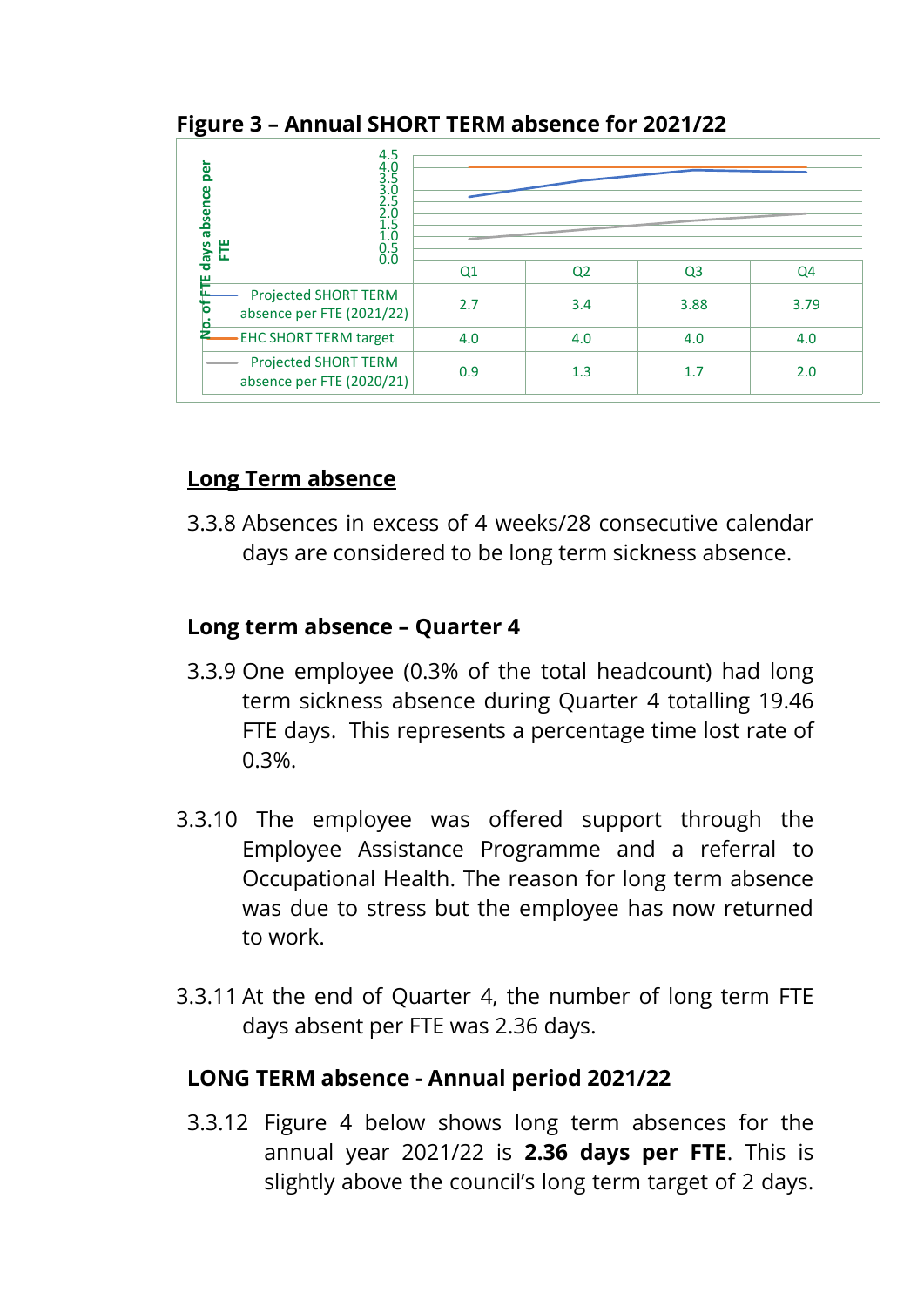However, there has a been reduction of Long-term sickness cases from 8 in quarter 3 down to 1 in quarter 4, which was well managed through the absence procedures.

| ō<br>ω<br>ū<br>abse                              |                |                |                |      |
|--------------------------------------------------|----------------|----------------|----------------|------|
| ш                                                | Q <sub>1</sub> | Q <sub>2</sub> | Q <sub>3</sub> | Q4   |
| Projected LONG TERM<br>absence per FTE (2021/22) | 3.5            | 3.2            |                | 2.36 |
| <b>EHC LONG TERM target</b>                      | 2.0            | 2.0            | 2.0            | 2.0  |
| Projected LONG TERM<br>absence per FTE (2020/21) | 1.0            | 0.9            | 1.5            | 2.0  |

### **Figure 4 Annual LONG TERM absence for 2021/22**

## **3.4 Learning and Development**

- 3.4.1 In Quarter 4, eight in-house corporate learning and development events were held over twelve sessions and two hundred and thirty employees participated. Please note these figures do not include the in-house elearning courses delivered through the Skills Build platform. These will be included in the Annual Learning and Development report.
- 3.4.2 Jane Mackie, the HR & OD Manager, along with Simon O'Hear, Head of HR&OD delivered PDR training to both staff and managers. The sessions went over the new and updated form which included competencies and 360 feedback forms. In quarter 4, six sessions were delivered virtually though zoom and two hundred and fifty five employees attended.
- 3.4.3 The Information Governance and Data Protection Manager, Tyron Suddes delivered training to employees on Data breach. Three sessions were held in quarter 4, and eighty nine employees attended.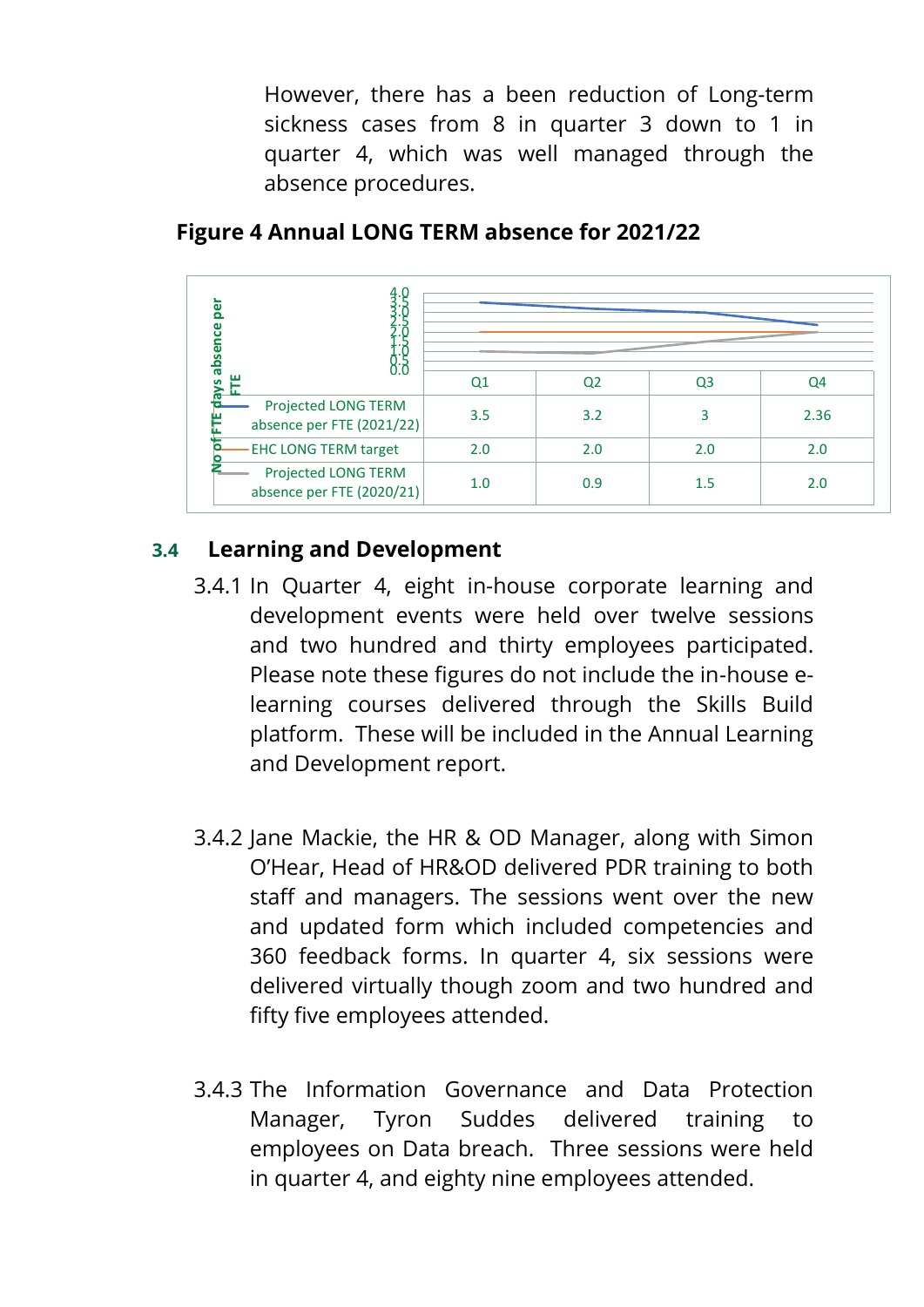- 3.4.4 Our Corporate Induction took place in January 2022. The event was delivered virtually through Zoom by Emily Cordwell, HR Officer and included revised and updated content. Seven employees attended.
- 3.4.5 In Quarter 4, training was delivered on an introduction to procurement, how to manage the tender process and understanding contract management. This was delivered by the Corporate Procurement Manager and 19 employees attended.
- 3.4.6 Accessibility Training was delivered by the Digital Content Manager to ensure we comply with new government legislation. 40 employees attended over 3 sessions.
- 3.4.7 Employees continue to complete the annual mandatory training programme through SkillsBuild, the council's elearning platform. The following courses went live from December 2021 for all employees to complete, in line with their PDR:
	- Safeguarding 2021/22
	- Fire safety 2021/22
	- Email Etiquette and email management
	- Data Protection 2021/22
	- Diversity and Inclusion in the workplace 2021/22
- 3.4.8 A fire safety course has been developed in response to the blended working. The course is designed to remind all employees of their duties and responsibilities to familiarise themselves with the fire evacuation procedures, routes of escape, assembly points and general fire safety.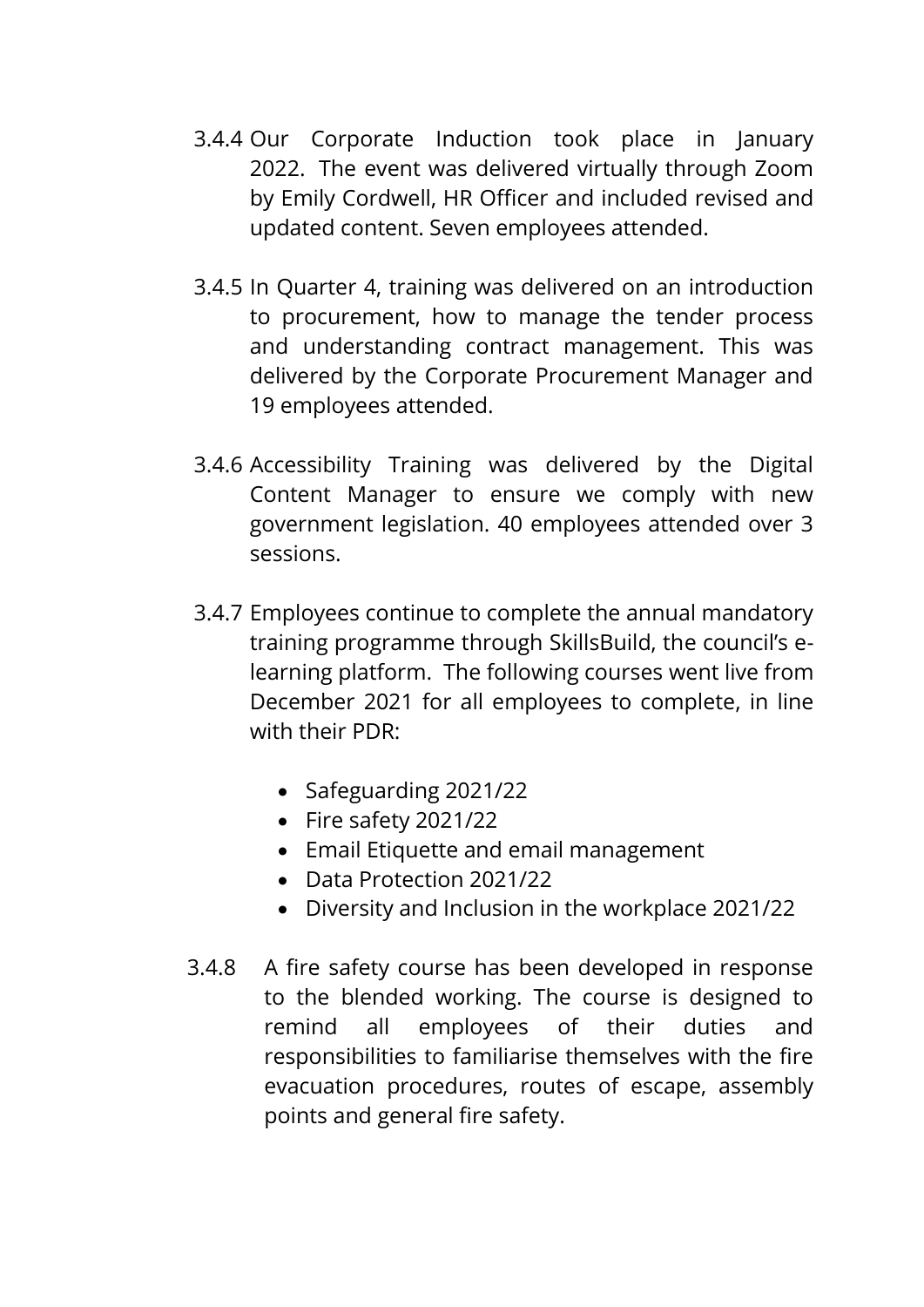- 3.4.9 The email etiquette course has now been launched on skills build. This course has been devised to help manage and use emails more effectively.
- 3.4.13 The following is a summary of the learning and development events that were held in Quarter 4:

| <b>Event/Course</b>           | No of<br><b>Participants</b> | <b>Number of</b><br>sessions held |
|-------------------------------|------------------------------|-----------------------------------|
| <b>PDR Training</b>           | 255                          |                                   |
| Corporate Induction           |                              |                                   |
| Managing the tender process   | 19                           |                                   |
| Data Breach Training          | 89                           |                                   |
| <b>Accessibility Training</b> | 40                           |                                   |
| <b>Total</b>                  | 410                          |                                   |

### **3.4 Equalities Monitoring Indicators**

3.4.1 The table below shows a summary of employee equalities data at the end of Quarter 4 (i.e. 31 March 2022).

|                              | <b>Comparison</b>  | <b>EHC</b> |
|------------------------------|--------------------|------------|
|                              | to population      | Percentage |
|                              | data               |            |
| <b>Disability</b>            |                    |            |
| Leadership<br>Team with<br>a | 5%                 | 0%         |
| disability                   | <b>CENSUS 2011</b> |            |
| Employees with a disability  | 5%                 | 4.3%       |
|                              | <b>CENSUS 2011</b> |            |
| <b>Ethnicity</b>             |                    |            |
| Leadership Team members      | 4.5%               | 10%        |
| from BAME groups             |                    |            |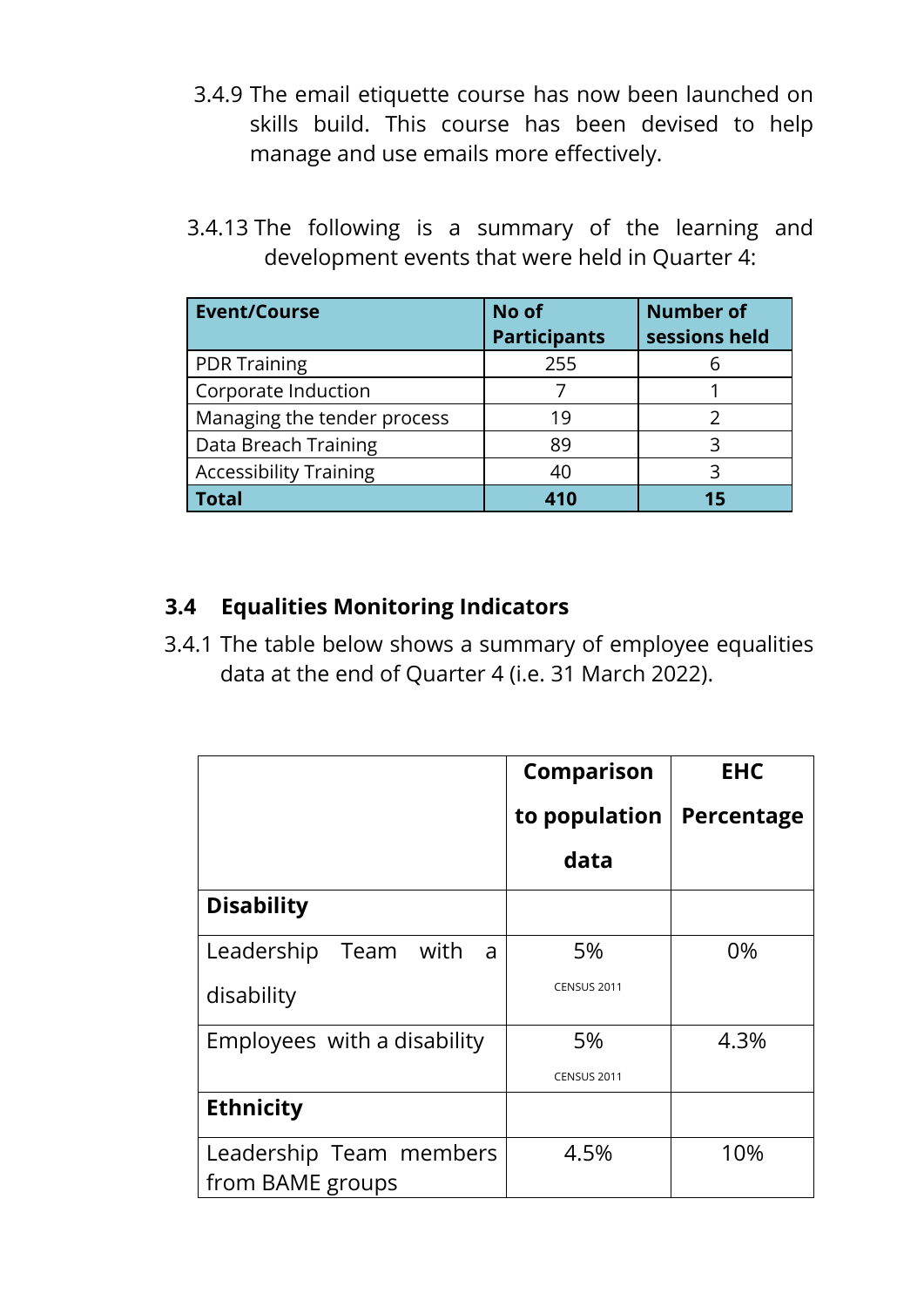|                                                   | <b>CENSUS 2011</b> |       |
|---------------------------------------------------|--------------------|-------|
| Employees<br>from<br><b>BAME</b>                  | 4.5%               | 12.8% |
| groups                                            | CENSUS 2011        |       |
| Gender                                            |                    |       |
| Leadership Team members                           | 51%                | 40%   |
| who are female                                    | <b>NOMIS 2019</b>  |       |
| Employees who are female                          | 51%                | 74%   |
|                                                   | <b>NOMIS 2019</b>  |       |
| Sexual Orientation<br>(Gay,<br>Lesbian, Bisexual) |                    |       |
| Leadership Team                                   | 2.1%               | 20%   |
|                                                   | <b>ONS 2018</b>    |       |
| Employees                                         | 2.1%               | 2.3%  |
|                                                   | <b>ONS 2018</b>    |       |

The Leadership Team comprises the Chief Executive, Deputy Chief Executive and all Heads of Service.

# **4.0 Implications/Consultations**

## **Community Safety**

No

### **Data Protection**

No

## **Equalities**

No

## **Environmental Sustainability**

No

## **Financial**

No